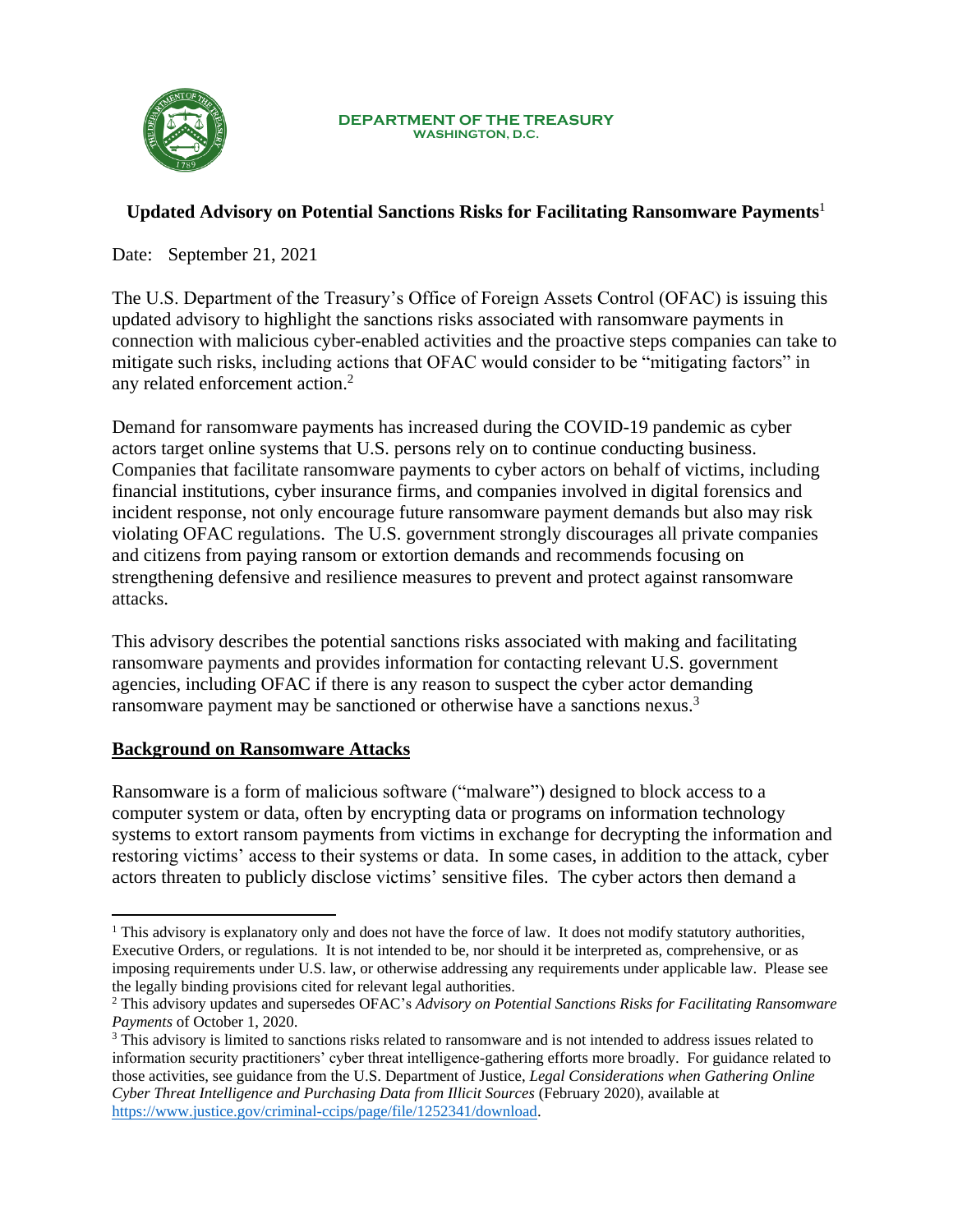ransomware payment, usually through virtual currency, in exchange for a key to decrypt the files and restore victims' access to systems or data.

In recent years, ransomware attacks have become more focused, sophisticated, costly, and numerous. According to the Federal Bureau of Investigation (FBI), there was a nearly 21 percent increase in reported ransomware cases and a 225 percent increase in associated losses from 2019 to 2020.<sup>4</sup> Ransomware attacks are carried out against private and governmental entities of all sizes and in all sectors, including organizations operating critical infrastructure, such as hospitals. Often attacks also take place against vulnerable entities such as school districts and smaller businesses, in part due to the attacker's assumption that such victims may have fewer resources to invest in cyber protection and will make quick payment to restore services.

## **OFAC Designations of Malicious Cyber Actors**

OFAC has designated numerous malicious cyber actors under its cyber-related sanctions program and other sanctions programs, including perpetrators of ransomware attacks and those who facilitate ransomware transactions. For example, starting in 2013, a ransomware variant known as Cryptolocker was used to infect more than 234,000 computers, approximately half of which were in the United States.<sup>5</sup> OFAC designated the developer of Cryptolocker, Evgeniy Mikhailovich Bogachev, in December 2016.<sup>6</sup>

Starting in late 2015 and lasting approximately 34 months, SamSam ransomware was used to target mostly U.S. government institutions and companies, including the City of Atlanta, the Colorado Department of Transportation, and a large healthcare company. In November 2018, OFAC designated two Iranians for providing material support to a malicious cyber activity and identified two virtual currency addresses used to funnel SamSam ransomware proceeds.<sup>7</sup>

In May 2017, a ransomware known as WannaCry 2.0 infected approximately 300,000 computers in at least 150 countries. This attack was linked to the Lazarus Group, a cybercriminal organization sponsored by North Korea. OFAC designated the Lazarus Group and two subgroups, Bluenoroff and Andariel, in September 2019.<sup>8</sup>

<sup>5</sup> Press Release, U.S. Dept. of Justice, U.S. Leads Multi-National Action Against "Gameover Zeus" Botnet and "Cryptolocker" Ransomware, Charges Botnet Administrator (June 2, 2014), available at

<sup>4</sup> *Compare* Federal Bureau of Investigation, Internet Crime Complaint Center, *2019 Internet Crime Report*, available a[t https://pdf.ic3.gov/2019\\_IC3Report.pdf,](https://pdf.ic3.gov/2019_IC3Report.pdf) *with* Federal Bureau of Investigation, Internet Crime Complaint Center, *2020 Internet Crime Report*, available a[t https://www.ic3.gov/Media/PDF/AnnualReport/2020\\_IC3Report.pdf.](https://www.ic3.gov/Media/PDF/AnnualReport/2020_IC3Report.pdf)

[https://www.justice.gov/opa/pr/us-leads-multi-national-action-against-gameover-zeus-botnet-and-cryptolocker](https://www.justice.gov/opa/pr/us-leads-multi-national-action-against-gameover-zeus-botnet-and-cryptolocker-ransomware)[ransomware.](https://www.justice.gov/opa/pr/us-leads-multi-national-action-against-gameover-zeus-botnet-and-cryptolocker-ransomware)

<sup>6</sup> Press Release, U.S. Dept. of the Treasury, Treasury Sanctions Two Individuals for Malicious Cyber-Enabled Activities (Dec. 29, 2016), available at [https://www.treasury.gov/press-center/press-releases/Pages/jl0693.aspx.](https://www.treasury.gov/press-center/press-releases/Pages/jl0693.aspx)

<sup>7</sup> Press Release, U.S. Dept. of the Treasury, Treasury Designates Iran-Based Financial Facilitators of Malicious Cyber Activity and for the First Time Identifies Associated Digital Currency Addresses (Nov. 28, 2018), available at [https://home.treasury.gov/news/press-releases/sm556.](https://home.treasury.gov/news/press-releases/sm556)

<sup>8</sup> Press Release, U.S. Dept. of the Treasury, Treasury Sanctions North Korean State-Sponsored Malicious Cyber Groups (Sept. 13, 2019), available a[t https://home.treasury.gov/news/press-releases/sm774.](https://home.treasury.gov/news/press-releases/sm774)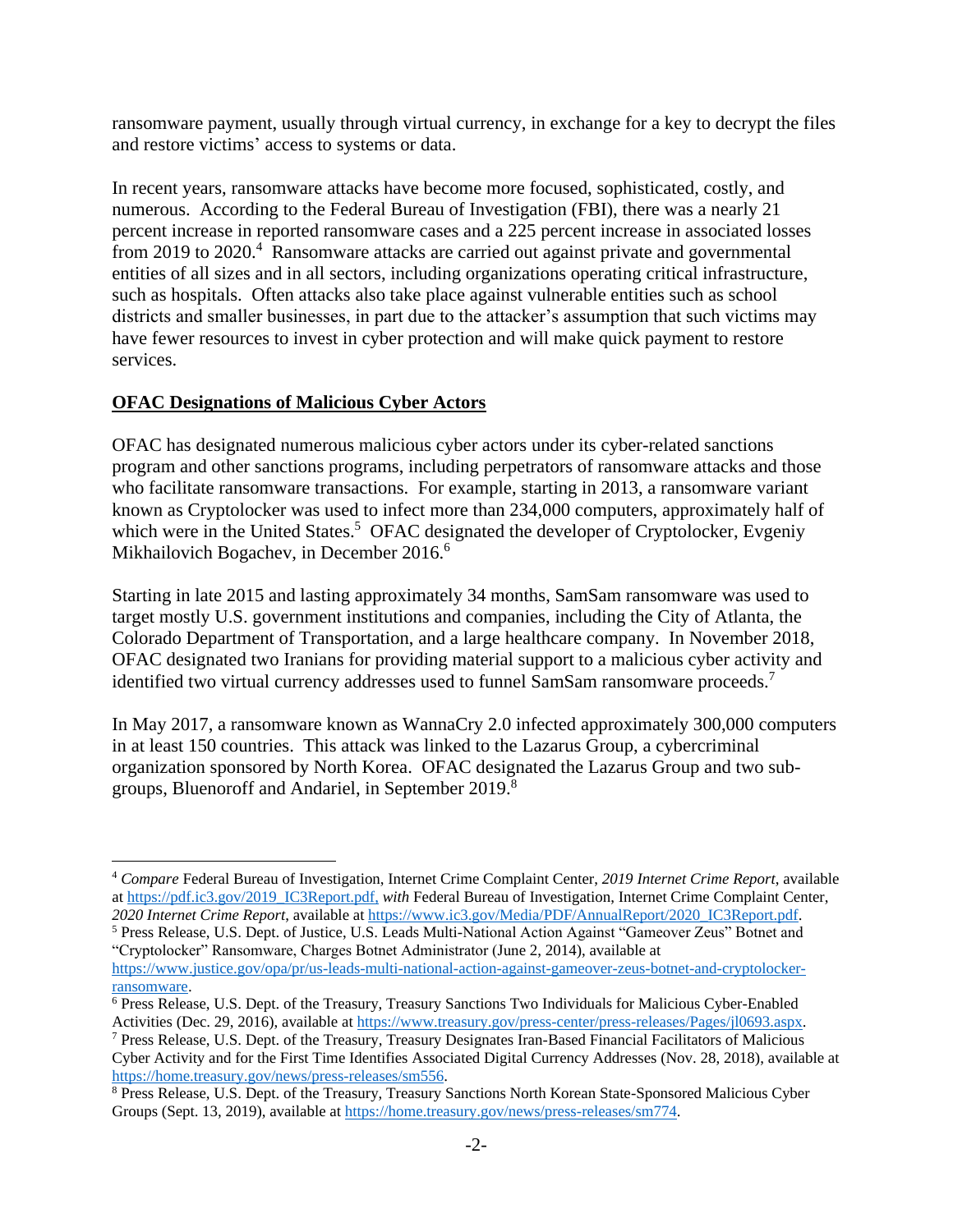Beginning in 2015, Evil Corp, a Russia-based cybercriminal organization, used the Dridex malware to infect computers and harvest login credentials from hundreds of banks and financial institutions in over 40 countries, causing more than \$100 million in theft. In December 2019, OFAC designated Evil Corp and its leader, Maksim Yakubets, for their development and distribution of the Dridex malware.<sup>9</sup>

In September 2021, OFAC designated SUEX OTC, S.R.O. ("SUEX"), a virtual currency exchange, for its part in facilitating financial transactions for ransomware actors, involving illicit proceeds from at least eight ransomware variants. Analysis of known SUEX transactions showed that over 40% of SUEX's known transaction history was associated with illicit actors.<sup>10</sup>

OFAC has imposed, and will continue to impose, sanctions on these actors and others who materially assist, sponsor, or provide financial, material, or technological support for these activities. 11

#### **Ransomware Payments with a Sanctions Nexus Threaten U.S. National Security Interests**

Facilitating a ransomware payment that is demanded as a result of malicious cyber activities may enable criminals and adversaries with a sanctions nexus to profit and advance their illicit aims. For example, ransomware payments made to sanctioned persons or to comprehensively sanctioned jurisdictions could be used to fund activities adverse to the national security and foreign policy objectives of the United States. Such payments not only encourage and enrich malicious actors, but also perpetuate and incentivize additional attacks. Moreover, there is no guarantee that companies will regain access to their data or be free from further attacks themselves. For these reasons, the U.S. government strongly discourages the payment of cyber ransom or extortion demands.

#### **Facilitating Ransomware Payments on Behalf of a Victim May Violate OFAC Regulations**

Under the authority of the International Emergency Economic Powers Act (IEEPA) or the Trading with the Enemy Act (TWEA),<sup>12</sup> U.S. persons are generally prohibited from engaging in transactions, directly or indirectly, with individuals or entities ("persons") on OFAC's Specially Designated Nationals and Blocked Persons List (SDN List), other blocked persons, and those covered by comprehensive country or region embargoes (e.g., Cuba, the Crimea region of

<sup>9</sup> Press Release, U.S. Dept. of the Treasury, Treasury Sanctions Evil Corp, the Russia-Based Cybercriminal Group Behind Dridex Malware (Dec. 5, 2019), available at [https://home.treasury.gov/news/press-releases/sm845.](https://home.treasury.gov/news/press-releases/sm845) <sup>10</sup> Press Release, U.S. Dept. of the Treasury, Treasury Takes Robust Actions to Counter Ransomware (Sept. 21, 2021), available a[t https://home.treasury.gov/news/press-releases/jy0364.](https://home.treasury.gov/news/press-releases/jy0364)

<sup>&</sup>lt;sup>11</sup> Federal charges have also been brought in connection with each of the aforementioned ransomware schemes. See, e.g., Press Release, U.S. Dept. of Justice, Russian National Charged with Decade-Long Series of Hacking and Bank Fraud Offenses Resulting in Tens of Millions in Losses and Second Russian National Charged with Involvement in Deployment of "Bugat" Malware (Dec. 5, 2019), available at [https://www.justice.gov/opa/pr/russian-national](https://www.justice.gov/opa/pr/russian-national-charged-decade-long-series-hacking-and-bank-fraud-offenses-resulting-tens)[charged-decade-long-series-hacking-and-bank-fraud-offenses-resulting-tens;](https://www.justice.gov/opa/pr/russian-national-charged-decade-long-series-hacking-and-bank-fraud-offenses-resulting-tens) and Press Release U.S. Dept. of Justice, Three North Korean Military Hackers Indicted in Wide-Ranging Scheme to Commit Cyberattacks and Financial Crimes Across the Globe (Feb. 17, 2021), available at [https://www.justice.gov/opa/pr/three-north-korean](https://www.justice.gov/opa/pr/three-north-korean-military-hackers-indicted-wide-ranging-scheme-commit-cyberattacks-and#:~:text=A%20federal%20indictment%20unsealed%20today,and%20companies%2C%20to%20create%20)[military-hackers-indicted-wide-ranging-scheme-commit-cyberattacks-](https://www.justice.gov/opa/pr/three-north-korean-military-hackers-indicted-wide-ranging-scheme-commit-cyberattacks-and#:~:text=A%20federal%20indictment%20unsealed%20today,and%20companies%2C%20to%20create%20)

[and#:~:text=A%20federal%20indictment%20unsealed%20today,and%20companies%2C%20to%20create%20.](https://www.justice.gov/opa/pr/three-north-korean-military-hackers-indicted-wide-ranging-scheme-commit-cyberattacks-and#:~:text=A%20federal%20indictment%20unsealed%20today,and%20companies%2C%20to%20create%20) <sup>12</sup> 50 U.S.C. §§ 4301–41; 50 U.S.C. §§ 1701–06.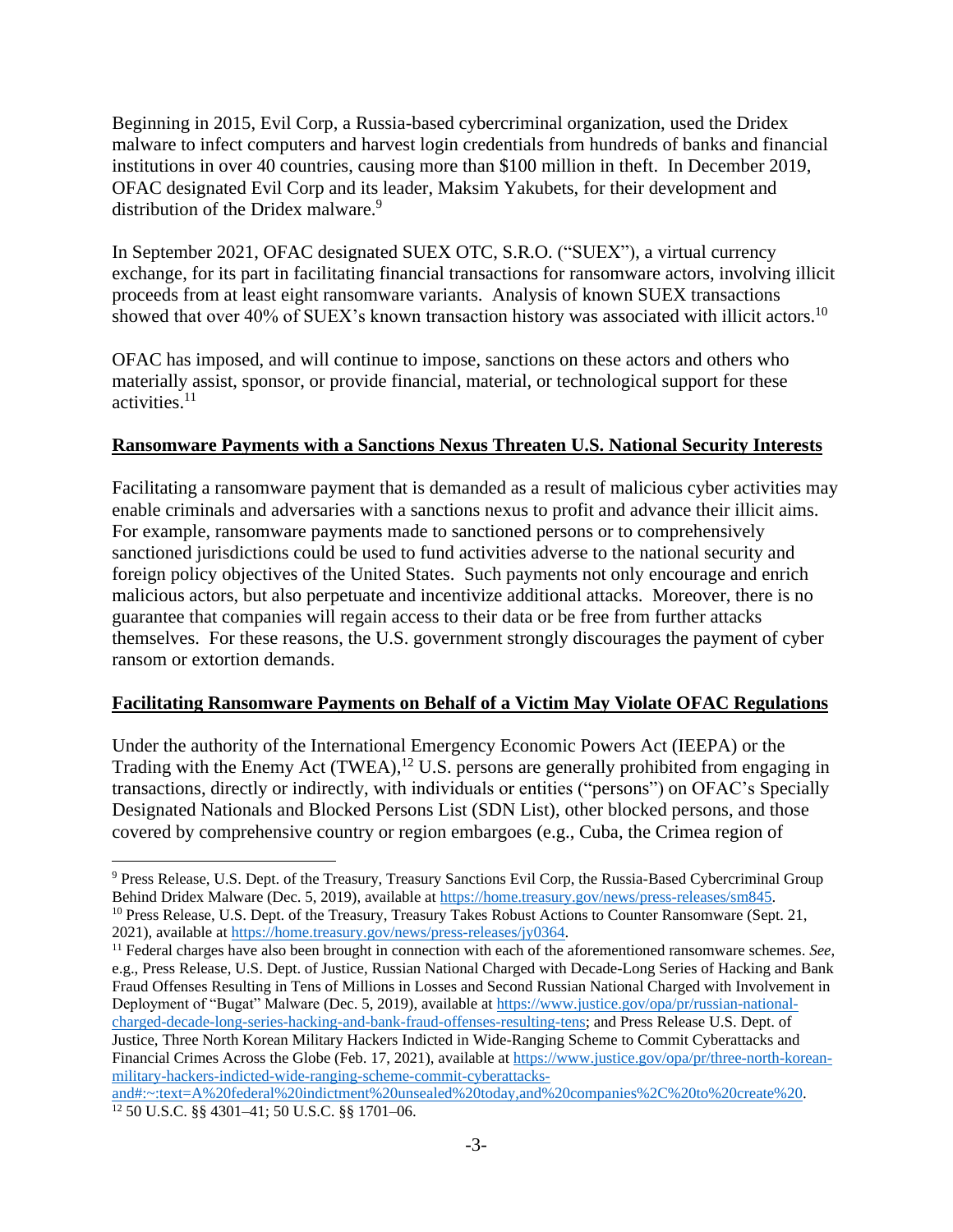Ukraine, Iran, North Korea, and Syria). Additionally, any transaction that causes a violation under IEEPA, including a transaction by a non-U.S. person that causes a U.S. person to violate any IEEPA-based sanctions prohibitions, is also prohibited. U.S. persons, wherever located, are also generally prohibited from facilitating actions of non-U.S. persons that could not be directly performed by U.S. persons due to U.S. sanctions regulations.

OFAC may impose civil penalties for sanctions violations based on strict liability, meaning that a person subject to U.S. jurisdiction may be held civilly liable even if such person did not know or have reason to know that it was engaging in a transaction that was prohibited under sanctions laws and regulations administered by OFAC. OFAC's Economic Sanctions Enforcement Guidelines (Enforcement Guidelines)<sup>13</sup> provide more information regarding OFAC's enforcement of U.S. economic sanctions, including the factors that OFAC generally considers when determining an appropriate response to an apparent violation. Enforcement responses range from non-public responses, including issuing a No Action Letter or a Cautionary Letter, to public responses, such as civil monetary penalties.

## *Sanctions Compliance Program and Defensive/Resilience Measures*

Under OFAC's Enforcement Guidelines, the existence, nature, and adequacy of a sanctions compliance program is a factor that OFAC may consider when determining an appropriate enforcement response to an apparent violation of U.S. sanctions laws or regulations.

As a general matter, OFAC encourages financial institutions and other companies to implement a risk-based compliance program to mitigate exposure to sanctions-related violations.<sup>14</sup> This also applies to companies that engage with victims of ransomware attacks, such as those involved in providing cyber insurance, digital forensics and incident response, and financial services that may involve processing ransom payments (including depository institutions and money services businesses). In particular, the sanctions compliance programs of these companies should account for the risk that a ransomware payment may involve an SDN or blocked person, or a comprehensively embargoed jurisdiction. Companies involved in facilitating ransomware payments on behalf of victims should also consider whether they have regulatory obligations under Financial Crimes Enforcement Network (FinCEN) regulations.<sup>15</sup>

Meaningful steps taken to reduce the risk of extortion by a sanctioned actor through adopting or improving cybersecurity practices, such as those highlighted in the Cybersecurity and Infrastructure Security Agency's (CISA) September [2020 Ransomware Guide,](https://www.cisa.gov/sites/default/files/publications/CISA_MS-ISAC_Ransomware%20Guide_S508C_.pdf) <sup>16</sup> will be

<sup>13</sup> 31 C.F.R. part 501, appx. A.

<sup>14</sup> To assist the public in developing an effective sanctions compliance program, in 2019, OFAC published *A Framework for OFAC Compliance Commitments*, intended to provide organizations with a framework for the five essential components of a risk-based sanctions compliance program. The *Framework* is available at [https://home.treasury.gov/system/files/126/framework\\_ofac\\_cc.pdf.](https://home.treasury.gov/system/files/126/framework_ofac_cc.pdf)

<sup>15</sup> *See* FinCEN Guidance, FIN-2020-A006, *[Advisory on Ransomware and the Use of the Financial System to](https://www.fincen.gov/sites/default/files/advisory/2020-10-01/Advisory%20Ransomware%20FINAL%20508.pdf)  [Facilitate Ransom Payments](https://www.fincen.gov/sites/default/files/advisory/2020-10-01/Advisory%20Ransomware%20FINAL%20508.pdf)*, October 1, 2020, for applicable anti-money laundering obligations related to financial institutions in the ransomware context.

<sup>16</sup> *See* Cybersecurity and Infrastructure Security Agency Guidance, *Ransomware Guide*, September 2020, [https://www.cisa.gov/sites/default/files/publications/CISA\\_MS-ISAC\\_Ransomware%20Guide\\_S508C\\_.pdf.](https://www.cisa.gov/sites/default/files/publications/CISA_MS-ISAC_Ransomware%20Guide_S508C_.pdf)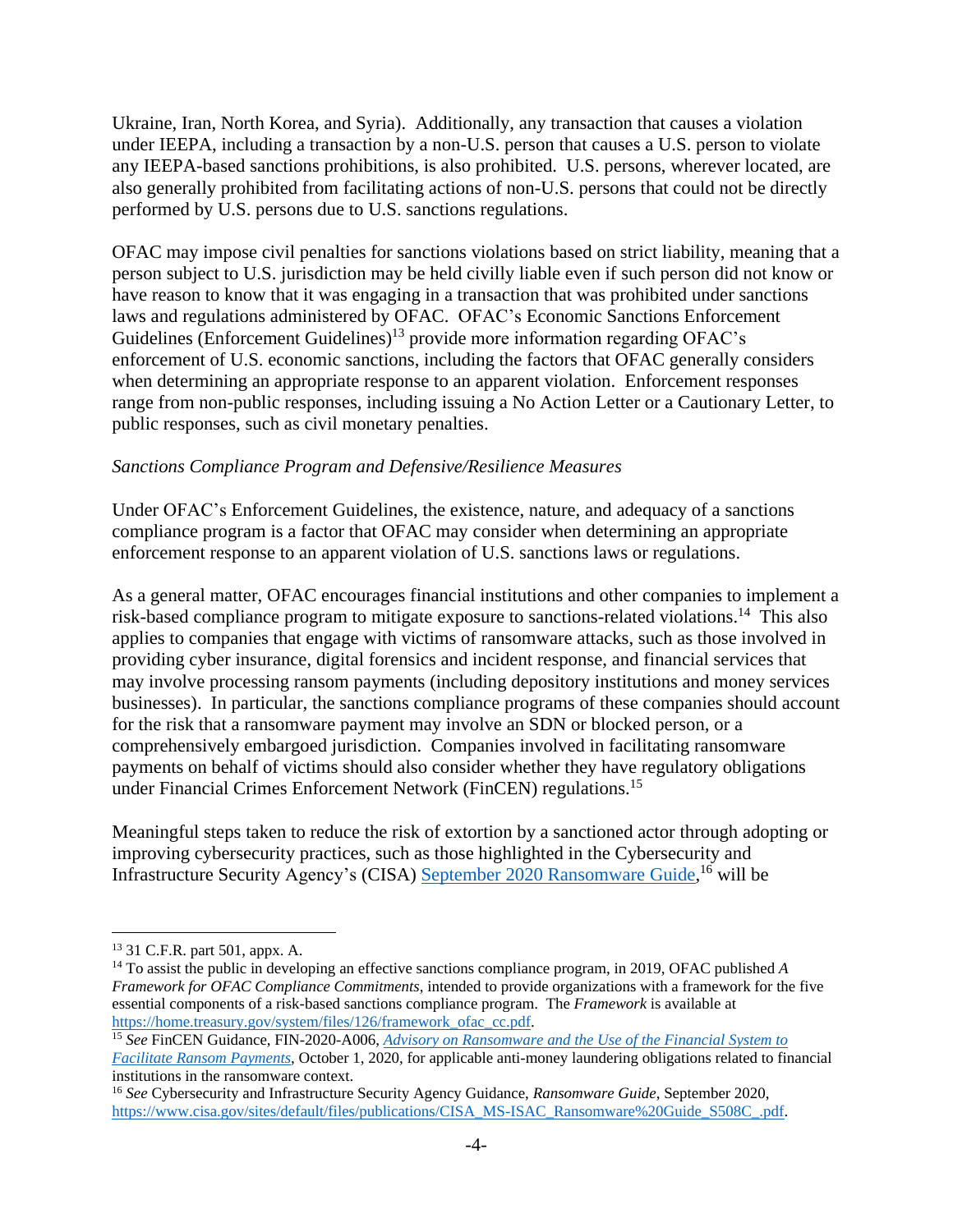considered a significant mitigating factor in any OFAC enforcement response.<sup>17</sup> Such steps could include maintaining offline backups of data, developing incident response plans, instituting cybersecurity training, regularly updating antivirus and anti-malware software, and employing authentication protocols, among others.

## *Cooperation with OFAC and Law Enforcement*

Another factor that OFAC will consider under the Enforcement Guidelines is the reporting of ransomware attacks to appropriate U.S. government agencies and the nature and extent of a subject person's cooperation with OFAC, law enforcement, and other relevant agencies, including whether an apparent violation of U.S. sanctions is voluntarily self-disclosed. In the case of ransomware payments that may have a sanctions nexus, OFAC will consider a company's self-initiated and complete report of a ransomware attack to law enforcement or other relevant U.S. government agencies, such as CISA or the U.S. Department of the Treasury's Office of Cybersecurity and Critical Infrastructure Protection (OCCIP), made as soon as possible after discovery of an attack, to be a voluntary self-disclosure and a significant mitigating factor in determining an appropriate enforcement response. OFAC will also consider a company's full and ongoing cooperation with law enforcement both during and after a ransomware attack e.g., providing all relevant information such as technical details, ransom payment demand, and ransom payment instructions as soon as possible — to be a significant mitigating factor.

While the resolution of each potential enforcement matter depends on the specific facts and circumstances, OFAC would be more likely to resolve apparent violations involving ransomware attacks with a non-public response (i.e., a No Action Letter or a Cautionary Letter) when the affected party took the mitigating steps described above, particularly reporting the ransomware attack to law enforcement as soon as possible and providing ongoing cooperation.

# **OFAC Licensing Policy**

Ransomware payments benefit illicit actors and can undermine the national security and foreign policy objectives of the United States. For this reason, license applications involving ransomware payments demanded as a result of malicious cyber-enabled activities will continue to be reviewed by OFAC on a case-by-case basis with a presumption of denial.

## **Victims of Ransomware Attacks Should Contact Relevant Government Agencies**

OFAC strongly encourages all victims and those involved with addressing ransomware attacks to report the incident to CISA, their local FBI field office, the FBI Internet Crime Complaint Center, or their local U.S. Secret Service office as soon as possible. Victims should also report ransomware attacks and payments to Treasury's OCCIP and contact OFAC if there is any reason to suspect a potential sanctions nexus with regard to a ransomware payment. As noted, in doing so victims can receive significant mitigation from OFAC when determining an appropriate enforcement response in the event a sanctions nexus is found in connection with a ransomware payment.

<sup>&</sup>lt;sup>17</sup> *See* the U.S. government's website, [https://www.cisa.gov/stopransomware,](https://www.cisa.gov/stopransomware) for additional guidance.